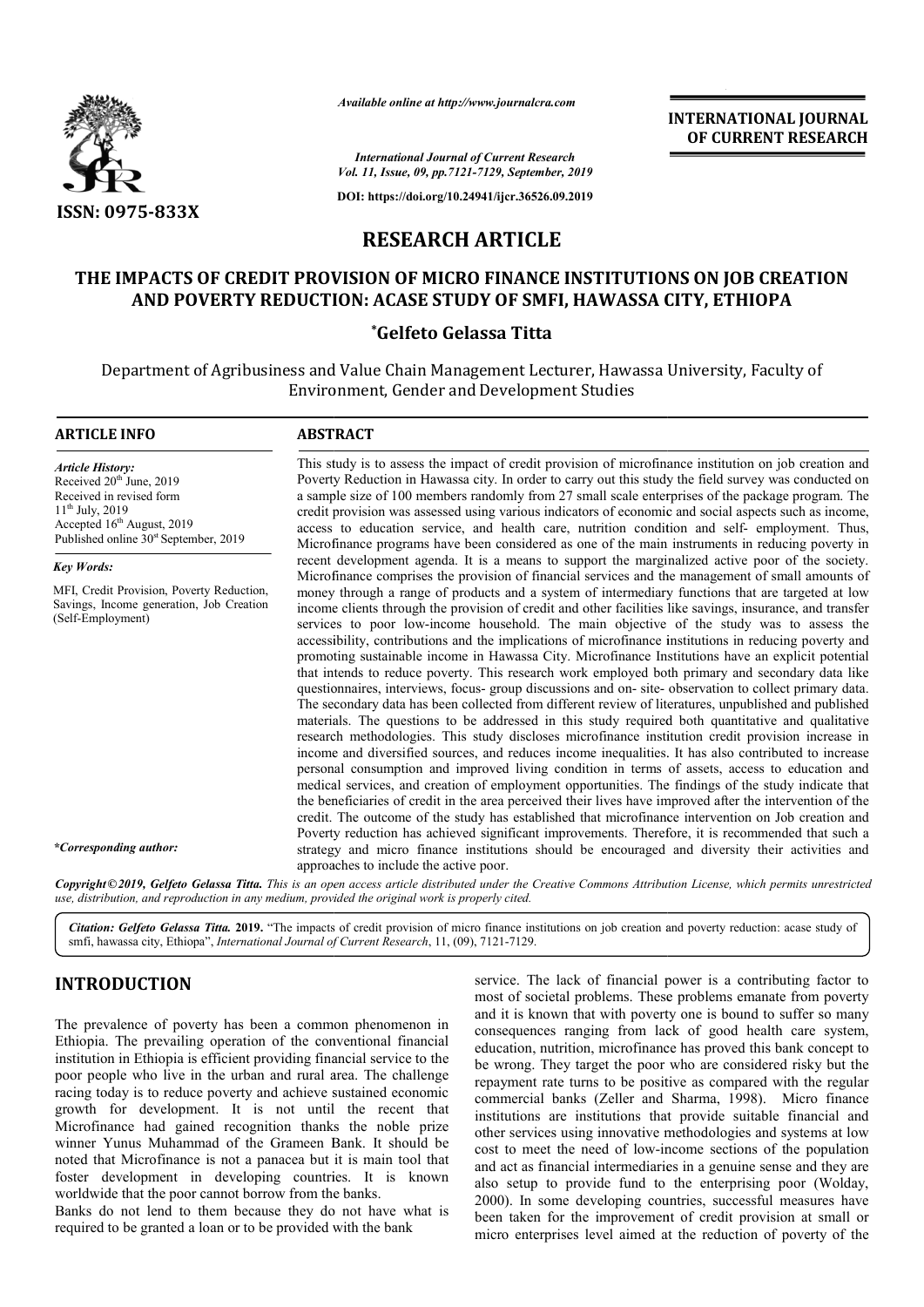poor people. Currently, the Federal Government of Ethiopia has taken several Economic Reform measures to address poverty. This strategy is known as plan for accelerated and sustained development to end poverty (PASDEP). It covered five years (2006-2010) and focused on the eight elements (BoFED, 2006). Rural and urban unemployment is a serious challenge in Ethiopia. Therefore, self-employment generation through the promotion of microfinance is one of the eight focus area of PASDEP. More recently, the ongoing five years growth and transformation plan has given due attention for overall development of MSEs in the urban industry development strategy puts the economically active poor people back in the spot light of the country's development agenda (MoFED, 2010).The study is undertaken in Hawassa Town concerning seven fringes (division) including food processing, clothing and garments, urban agriculture, municipality works, construction, metal and wood work, and Hand crafts which consist of 2262 small scale enterprises.

**Statement of the problem**: Recently poor countries, like Ethiopia, are highly attached with different problems like poverty, unemployment, backward culture, famine, illiteracy, high population growth rate etc It is the fact that poverty is all about lack of basic needs such as better nutrition, health care, clean water, sanitation, education and low or inadequate level of income and consumption, and poor command over resources. Ethiopia is predominantly an agricultural country that accounts 85 percent of its population depends on agriculture for their livelihood. Its agriculture is also characterized by low productivity, which can be attributed to shortage of skilled human, lack of good governance and lack of capital that compounded by inaccessibility of the poor to the existing formal financial institutions due to some factors such as high collateral requirements for small loans. Since poor people were regarded as credit worthless, access to credit is very limited (Gebrehiowot, 2002). Finance is the base point for any business activities. Lack of adequate finance has always been major problem of Ethiopia small business, since small business do not have easily access to the capital market because of they organized on proprietary basis and very small in size and their supplies which can be utilized to loan are negligible small forms that are not public company.

There are clear observable facts that Micro finance industries failing close to Micro finance supply and demand gap. Also lack of capital hindering the growth of MFIs and internal capacities to grown the largest scale of operation. Micro Finance Institutions are established with the purpose of providing Financial services to poor segment of Society and to play a great role in the poverty reduction strategy are a special focus of the government. The demand for credit and private banks are not interested to operate in such area because of discouraging factor in connection with collateral risk (Harng Alal, 2006). As a result they cannot take credit from financial sectors like governmental and private banks. This forces them to borrow money from urban money lenders at exorbitant interest rates. In the world, development of micro and small scale business is viewed as a major means towards the improvement in the standard of living of the whole world population. In spite of this, small scale enterprises have different challenges, market problem, financial access or support provided by formal financial institution in Africa (Mukras 2003; Mukras and Seemule; 2005). Likewise, Microfinance institution is influenced by many factors such as lack of accessibility at the time they need to get; limited funding alternatives, limited financial products, weak internal control system, lack of giving appropriate training regarding how to use the money before providing the loan, lack of technological support and lack of strong regulatory frame works. The problems that were address in this study are in position of Microfinance institution in creating job and reducing poverty. All the above problems are

manifestations of poverty in the developing countries including Ethiopia. Concerning these problems, various approaches and many innovative institutional mechanisms have been developed across the world in reducing poverty by providing credit and related services to enhance the access of house hold to financial service to poor. Now-a-days, poverty reduction is the main issue of developing countries and governments to pull out their people from poverty. MFI has been one of the means developed with the purpose of helping the poor to escape out of the poverty. Sidama Micro Finance Institution focused mainly on the performance and operation activities of the institution rather than assisting the poor people in mitigating and alleviating abject poverty in the study area. Therefore, The Impacts of Credit Provision of Micro Finance Institution on Job creation and Poverty reduction, the case of Sidama Microfinance Institution is the main focus of the study to find out the beneficiaries link to MFI for solving the problems of access as well.

# **Objective of the study**

General Objective: The general objective of the study is to assess and identify the Provision of MFI Services to job creation and poverty reduction in relation to Credit Provision.

# **Specific Objectives**

# **The specific objective of the study is**

- To assess the Impact of Credit Provision of MFI in terms of ownership of assets, the level of income and selfemployment for livelihood improvement.
- To investigate the role of Micro finance institution credit provision sustainability to poor people in urban area.

### **Research questions**

Parallel to the above objectives, the following questions whose answers are believed to clarify facts to analyze the impacts of MFI on Job creation and poverty reduction are presented.

- What is the impact of credit provision of MFI in terms of ownership of assets, the level of income and selfemployment for livelihood improvement?
- What are the role of micro finance institution in job creation and poverty reduction in urban area?

**Significance of the study:** As our country is one of the least developed and poor countries with rapidly rising population that increases the rate of unemployment proportionally, this study is show the potential of small scale enterprises to limit the unemployment and reduce poverty and their problems that should be solved for better performance of the enterprises. In order to achieve the desired efficiency of economic development of small scale enterprises, this study has a great relevance. Because, it helps to understand different factors those promote or hinder job creation and poverty reduction on small scale entrepreneurs and it is expected to provide valuable solutions to these different factors that leads to improvement in small and micro enterprises. In line with this, there is no comprehensive and Authoritative literature conducted on SMFI Services on job creation and poverty reduction. Therefore, this study is undertaken to fill the gap of literature review and reference material for students and all those who would like to pursue their studies and it can also serve as a source document to those who would like to pursue further investigation in the area. It also serves as a basis for further investigation on impacts of Micro finance Institution on job creation and poverty reduction.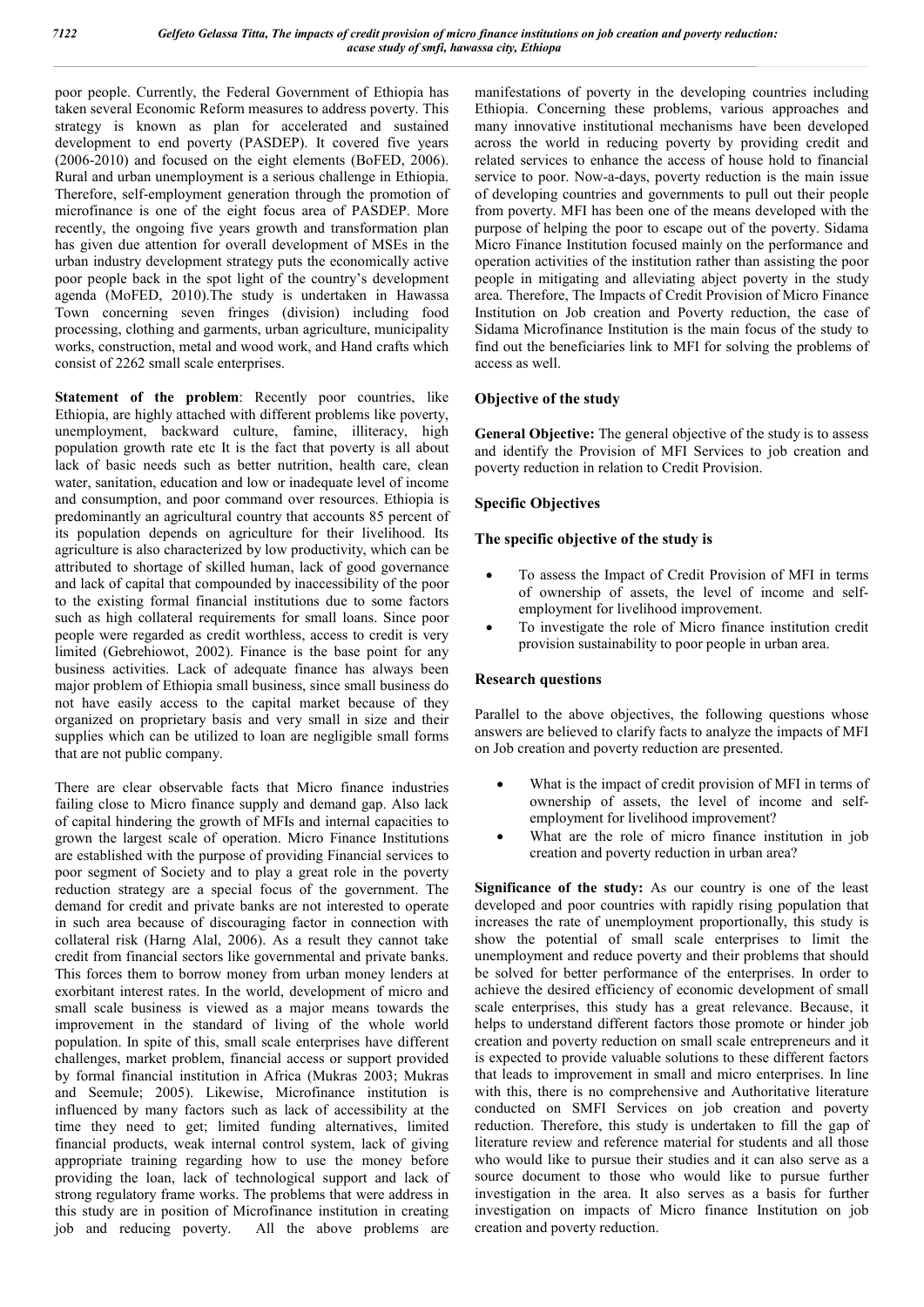**Scope of the study**: The study is limited to small scale enterprises engaged in manufacturing at three sub-cities among other eight sub-cities in Hawassa City. The scope of this study is the Impacts Credit Provision of Micro Finance Institution on job creation and poverty reduction involving on both primary and secondary data from 2006 - 2010. This study is limited on the impacts of SMFI on job creation and poverty reduction and it assesses their contribution to the SSEs that are working in Hawassa City.

#### **Review of related literature**

### **Theoretical perspectives**

**Definition of Micro finance:** Micro finance is a term used or refers to the activity of previous financial service to client who is excluded from the tradition system on account of their economic status. These financial services will most commonly take the form of loans and saving. In other words, micro finance is the provision of saving and Credit and other financial product in small amount to primary poor customers conventionally. Micro finance, according to Oreto (1999, P, 8) is the provision of financial service to how income poor and very poor self - employed people. The financial services according to ledger wood (1999) generally increasing saving and credit but can also include other financial service such insurance and payments service. Schreiner and Colombet (2001, p.339) define micro finance as the attempt to improve access to small deposit and small loan for poor households neglected by banks. Therefore micro finance institution involved provision of financial service such as saving, loan and insurance to poor people living in both urban and rural setting who are unable to obtain such service from the formal financial sector. Schreiner (2001) defined microfinance as an effort to improve the access of loans and to saving services for poor people is a key development strategy for prompting poverty eradication and economic empowerment.

**Definition of MFIs:** MFI is an organization that provides financial service to the poor. This very broad definition includes a wide range of providers that vary in their legal structure, mission, and methodology. However, all share the common characteristics of providing financial services to clients who are poorer and more vulnerable than traditional bank clients (CGAP, 2010). They may also offer other services such as non- financial services as a means of improving the ability of its client to utilize financial services. However, there is still much debate in the field as to where the focus of the institutions should be offering only intermediation and other services (Ledger Wood, 1999).

**Definition of MSEs:** Small scale Enterprises remains one of the most reviewed in literature especially as its impact on all kind of economics can be overlooked. Worldwide, they are accepted as the engine of economic growth and fox promoting equitable development. The major advantage of the sector is its employment potentials at low capital cost. The rapid Expansion of Small Scale Enterprises in Economies of developed countries in the 1980s and 1990s has created a widespread conviction that small, new ventures are the most important source of entrepreneurship and as dynamic and innovative factor, they contribute directly to economic growth. (Pioty and Rekowsky, 2008).

#### **History and Theories of MFIs and MSEs**

History of Microfinance: The decade of the 90<sup>s</sup> has revolutionized the microfinance movement in many developing countries of Asia, Africa, Latin America and South Pacific. Microfinance has also come to be accepted unquestionably as the most effective intervention strategy to alleviate poverty even though the role of the financial system in poverty reduction

remains as one of the under-explored areas in research. Over the years, substantial body of theoretical and empirical work has been attempted on microfinance.

**Theories on MSEs:** At different times various theories were developed on the growth of MSEs. For instance Tambunnan (2006) developed two theories concerning MSEs: The classical and the Modern Theories. The classical theory states that the importance of MSEs development is positively correlated with poverty. Due to these short comings, the modern view theory emerged in 1980s. From the different countries evidence, We can say that MSEs have great potential to achieve the desired growth to reduce poverty, unemployment and income inequality in urban and rural area of the country they are also capable to increase the level of income of individuals and improving the living standards of the many Poor's.

**The MSE development strategy and institutional support in Ethiopia:** The industrial development strategy of federal government of Ethiopia reissued in (2003), indicate that promoting micro and small scale enterprise are one of the important improvement will give do emphasis and priority to promote this sector .The primary objective of existing of micro and small scale enterprise issued, 2003 is to create and enabling legal institutional anther supportive environment of micro and small scale enterprise

**Empirical review of the literature**: Microfinance is said to have brought positive impacts on the life of the clients. The empirical studies show that microfinance has positive impacts to boost the ability of poor people to improve the conditions in which they live. The argument is that through diversified sources of income, the people could be able to shield themselves against external shocks. Savings also allow poor individuals to plan for future expenses, cope with stochastic crises and cover unanticipated expenses. (Bares, 2001).

**Microfinance in Africa:** Africa microfinance is as diverse as the continent itself. An array of approaches have been used, ranging from traditional kinship networks Revolving saving and Credit Association (RSCAs) to NGOs and development projects, and found by the informal and formal financial sectors, as well as domestic and international and donors. and international and donors. (Calgagovski.J.V.M.C.Germany and C.Hamphereys, 1991).

**Micro financing in Ethiopia:** The poor in Ethiopia are often selfemployed in small scale Business due to lack of education and skill, and limited employment opportunities. The Ethiopian government has laid down a regulatory framework for the establishment of MFIs by issuing a proclamation No. 40/1996 that provide for the licensing and supervisions of MFEs. They are sponsored by regional governments, local associations, NGOs, and government departments.

**The role of micro finance in poverty Reduction:** Dichter (1999), states that microfinance is a tool for poverty reduction and while arguing that the record of MFIs in microfinance is "generally well below expectation" he concedes that some positive impacts do take place. From a study of a number of MFIs he states that findings show that consumption smoothing effects, signs of redistribution of wealth and influence within the smallholder farmers are the most common impact of MFI programs. Hulme and Mosley (1996) in a comprehensive study on the use of microfinance to combat poverty, argue that welldesigned programs can improve the incomes of the poor and can move them out of poverty. Wright (1999), states that there is significant difference between increasing income and reducing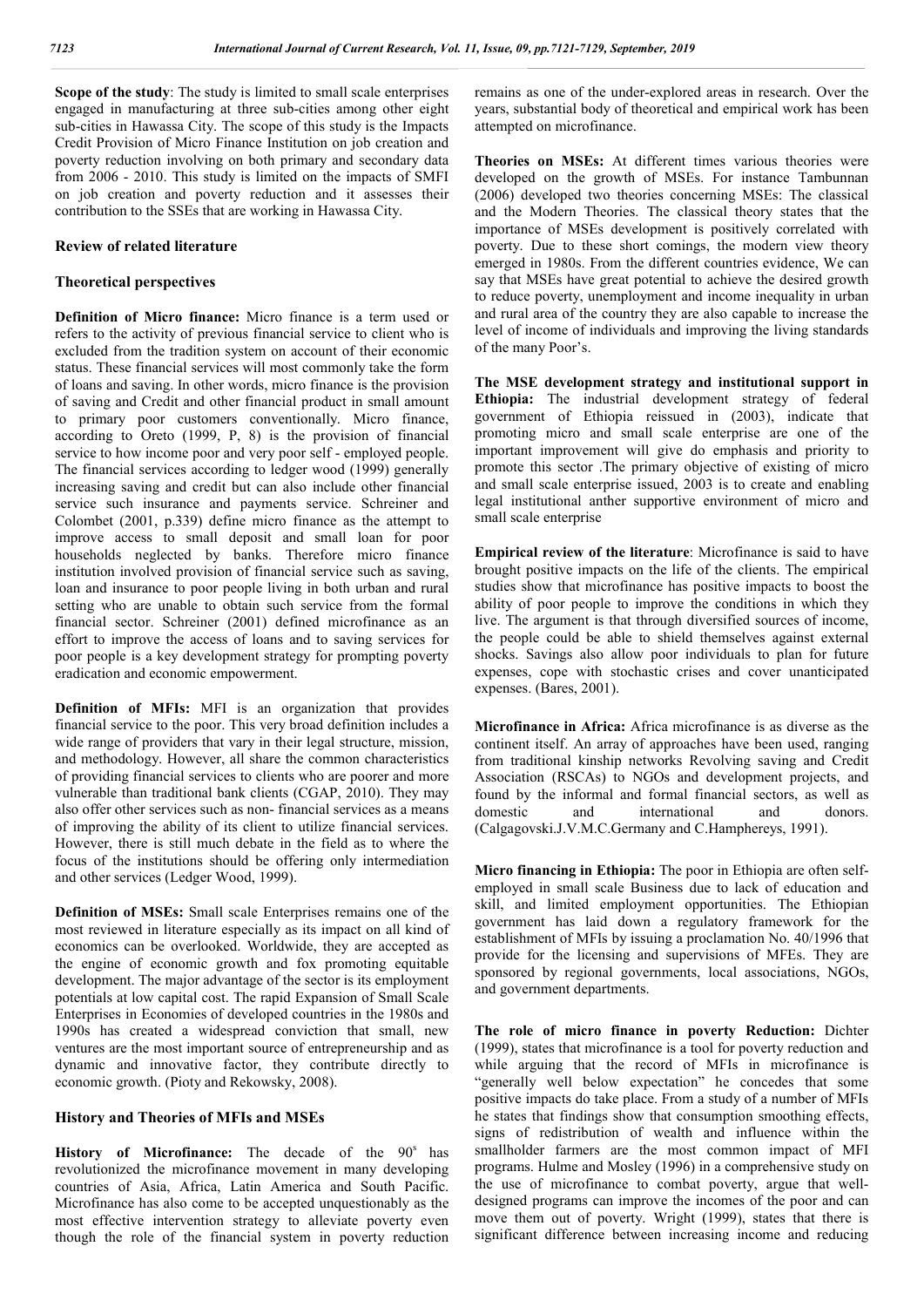poverty. He argues that by increasing the income of the poor, MFIs are not necessarily reducing poverty. It depends on what the poor do with this money, oftentimes it is gambled away or spent on alcohol, so focusing solely on increasing incomes is not enough. The focus needs to be on helping the poor to "sustain a specified level of well-being" by offering them a variety of financial services tailored to their needs so that their net wealth and income security can be improved.

**Increase In Income:** The poor use financial services not only for business investment in their micro enterprises but also to invest in health and education, to manage household emergencies, and to meet the wide variety of other cash needs that they encounter. The large of services includes loans, saving facilities, insurance, transfer payments, and even micro –pensions (Murdock and Haley, 2002).

**Better nutrition:** Access to financial services also translates in to a better nutrition and improved heath out comes, such as higher immunization rates. It allows poor people to plan for their future and send more of their children to school for longer Similarly, microfinance has substantial effect on the nutrition and health of poor especially for children (Wright, 2000); in this case, microfinance can significantly increase the income of the poor households, which translate in to better nutrition and health for impoverished families. The nutritional benefits are particularly felt by children.

**Promoting children's education:** One of the first things poor people all over the world do with new income from micro enterprises is invest in their children's education studies show that children of micro finance client are more likely to go to school and stay in school longer. Student dropout rates are much lower in microfinance client households (Little field and Murdoch, 2003). Recent theoretical models routinely portray human capital investment (eg. education) as primary engine of economic growth.

**Increase employment opportunity:** As study of Share clients in India documented those three- fourths clients who participated in the program for longer periods saw significant improvement in their economic well being based on source of income ownership of productive assets, housing conditions, and household dependency ratio and that half of the clients graduated out of poverty. These was a marked shift in employment patterns of clients from irregular, low- paid daily labor to diversified source of earnings, increased employment of family members, and strong reliance on small business (Little field and Murdoch 2003).

# **RESEARCH METHODOLOGY**

**Description of the study institution:** This study is focused on the Impacts of Credit Provision of Micro finance Institutions on Job creation and Poverty reduction. The units of assessment that were applied in this study are the impacts of credit provision to SSEs in relation to their income, asset, self employment, access to education and medical service. This research Methodology section presents an overview of the methods that were used in the study such as: types and source of data, Research design, Target population, sample size, Sampling design, and data collection instrument and data analysis.

**Data type and source:** This study employed both primary and secondary sources for the collection of data. The primary data were collected through structured questionnaires from the sample respondents and by conducting interview for officials. The secondary data were collected from the journals, report, and

magazines. In addition, The Sidama Micro Finance Institution /SMFI/ head office and its Branch office (Hawassa City) were instrumental in providing Secondary data in order to get some understanding of the credit beneficiaries (borrowers) in this study area. The present study has chosen six year of period, i.e. from 2006- 2011 to evaluate the impacts of credit provision of micro finance institution on Job creation and poverty reduction.

# **RESEARCH DESIGN**

The Methodology of Study includes quantitative and qualitative approaches based on structured techniques of data collection by using descriptive analysis of existing situations. The research strategy that the study applied was the descriptive techniques. The descriptive study approach is chosen for this survey since it facilitates the identification and analysis of relevant data and variables. This approach tries to describe present conditions, events or systems based on the impression or actions of respondents of the research. Consequently, the research was designed to achieve the objectives set out by the researcher.

**Target population:** This study was conducted on SMFI, Hawassa branch which is provide credit for small scale enterprises. Eight sub-cities are the target population of the study. The total population of the study is 2262 members who were consisted of 246 enterprises. The target group of this study is 623 members those incorporated in  $124$  (50%) enterprises and the target number of sampled enterprises for this study is 27 (11%) enterprises of Hawassa city /HCSMFI, 2011/.

**Sampling design:** This study adopts the sampling methods to conduct the research in three sub-cities of Sidma Microfinance credit beneficiary in Hawassa city. Three sub-cities (Menaheria, Bahil Aderash and Tula) are selected for the collection of primary data, because Menaheria sub-city has got highest number (511) of beneficiaries, Bahil Aderash sub-city has got average numbers (220) of beneficiary and Tula has got the least number (101) of beneficiaries in Hawassa city. All the beneficiaries in three subcities are sampled by using simple random sampling method for the purpose of this study. The sample beneficiaries (target groups) is divided in such away they are proportionally represent from all groups depending on their social back ground.

**Sample Size:** During the survey time there were 65 enterprises in the food processing sector, 4 enterprises in the gravel production, 16 enterprises in the precast/block production work sector and 39 enterprises in metal and wood work sector, totally 124 enterprises consisting of 623 members as the sample of study population. Among these, 15 enterprises were selected from the food processing sector, 2 enterprises were selected from the Gravel Production, 1 enterprise was selected from precast/ block /construction material production sector, and 9 enterprises were selected from the metal and wood work sector, totally 27 enterprises (24.1%) of total enterprises included in the study from three sampled sub-cities (Menaheria, Bahil Aderash and Tula). The desired sample size of this study is 100 which constitute 16.05% of the study population.

# **Data Collection Instrument**

**Questionnaires:** The data were collected by means of selfadministered questionnaires. The questionnaire was both closeended and open-ended questions. These questionnaires have been distributed to selected enterprises members in Hawassa city by the researcher. The respondents were asked to circle the choice that provided under close-ended questions and give comments for open-ended questions.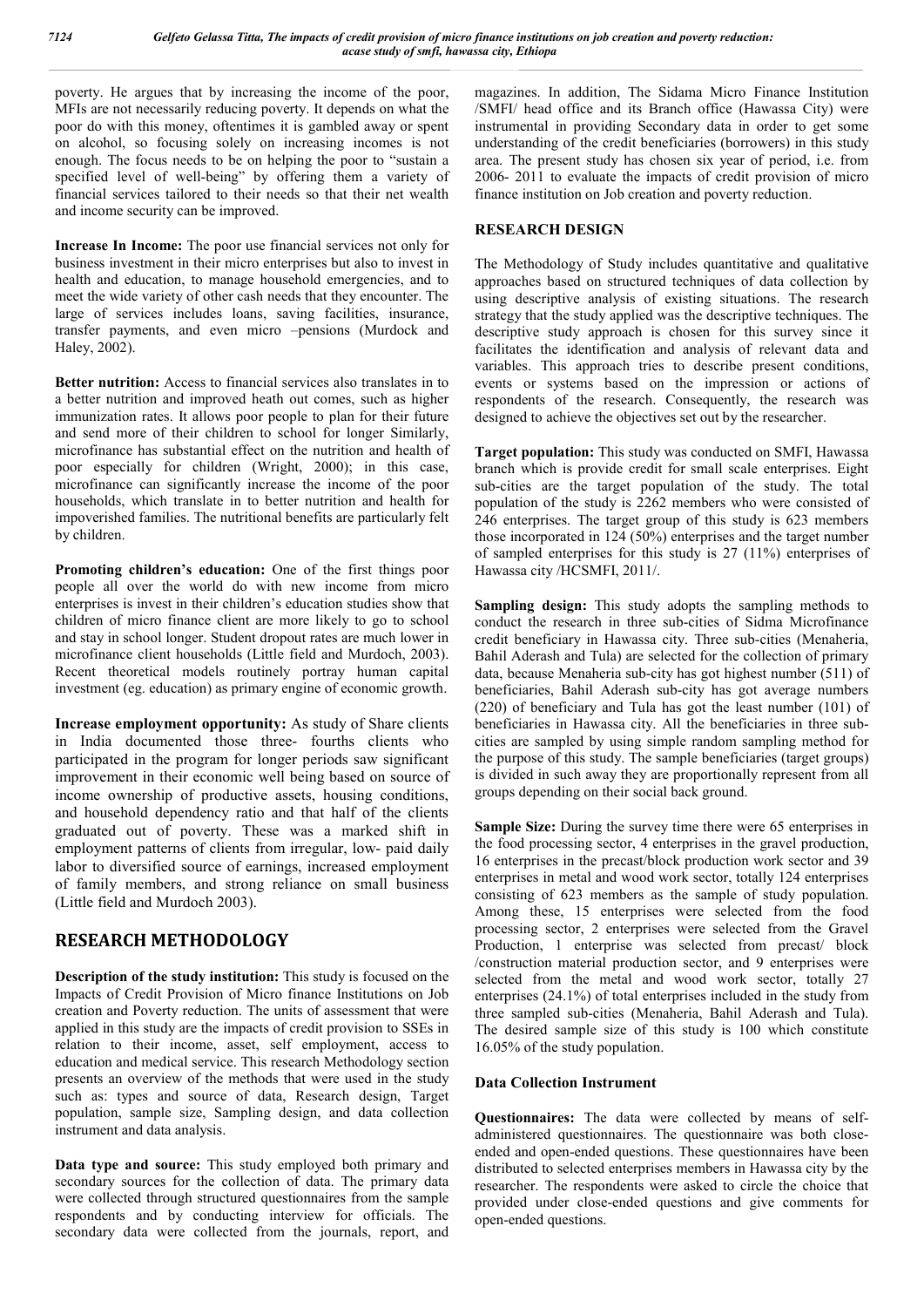**Data processing and analyzing:** The data collected through the questionnaires were systematically analyzed out using different comparison techniques like, percentages, and mean value methods. In addition to these methods, some tables were also used to analysis data which was collected from various sources. The data was analyzed using descriptive statistics (like percentages, mean values, and standard deviation).Qualitative tools were also used to analysis some attitudinal and perceptual data. The qualitative data collected through interviews, on-site-observations, and through focus group discussion were analyzed and results were incorporated with quantitative results and the conclusion of the study. Descriptive statistics were used as the first step in the analysis to describe relevant aspects of observable facts about the variables and provide detailed information about each relevant variable and to gain answers to the research questions. The data collected were analyzed using the computer software known as statistical package for social science (SPSS) and for data representation tables and graphs were used.

# **RESULTS AND DISCUSSION**

**Assessment of the credit provision of clients:** Four small and microenterprises were analyzed by using several parameters. These four enterprises researched were food preparation, gravel production, precast/construction materials production and metalwork. The members of these enterprises were youths who had no job opportunities and living under poor economic status. For a poor segment of a society, a provision of credit helps to shift from their existing economic conditions. This is because; economically poor people may use the credit more efficiently to move from a poverty trap. As depicted in Table 4.1, the respondents were requested to reply whether they have access to credit or not. Accordingly, 44% had reported as they have access to credit services, whereas, the remaining 56% replied that they had no access to credit. As can be seen from the data, the majority of the respondents didn't have access to credit which requires intensive efforts towards changing the existing situations. Moreover, the respondents also reported that 35(79.5%) had used a credit from Sidama Microfinance Institution which is one of the most important providers of credit for small scale businesses in the study area. Few numbers of respondents 9(20.4%) also reported that they had received a credit from other sources, like Omo Microfinance Institution. On average, the small scale enterprises received the credit amount of 26262.8 Ethiopian Birr. On average the largest amount of credit (43846) birr was received by metalwork enterprises which show its capital intensiveness. On the other hand, on average food preparation enterprises obtained 12740 Ethiopian Birr. This type's enterprises require small capital and with training, job opportunities can be created for the vast number of unemployed youths.

As depicted in Table 4.2, respondents were asked whether they have used the acquired budget in accordance with the business plan. It is known that, during the acquisition of a credit, ever enterprise is required to develop its own business plan. With this regard, all of the enterprises developed their own business plan. In fact, among these four enterprises researched, 86.3% of food preparation enterprises and 100% of gravel production enterprises utilized the acquired credit based on the activities they put their business plan respectively. Against this, as compared with other enterprises, precast groups show a low score in using the budget based on the plan. The reason for not using based on the business plan as reported by the enterprises is that most of the time the amount indicated in the plan is not availed by the credit organization. Therefore, the enterprises are forced to rearrange the available budget for all activities required for the operation. Moreover, weak follow and evaluation mechanisms of the lending organization found to be sources for not using the credit obtained

based on the business plan. To solve the problem, consecutive additional credit training on business plan development, different training facilities, and market study to make the borrowers/poor use the money according to the enterprise's business plan and to make credit provision more effective. This because providing credit alone may not bring dramatic change or it will not reduce poverty and improve productivity and income on a sustained basis. In light of this, the previous study dealing with Ethiopian microfinance institution indicated that the most of the institutions did not give these service and they considered this as a major challenge for MFIs; and they all commented that this issues should be improved and they point out so many things that the MFI should provide. As depicted in Table 4.2 majority (70.4%) of microcredit utilizing enterprises responded that they have been benefited from the credit scheme. It can be concluded from this fact that the credit scheme to poor people in an urban area has a great race in the reduction of poverty. Contrary to this fact, 29.6% of respondents reported that they have not been benefited from the credit scheme. The reason for not benefited from the credit scheme is that the lending organizations forced them to repay within a short period of time. The respondents urged the lending institution to provide them an adequate time to get benefited from the process and can be able to pay without default. Moreover, the amount of credit was not adequate and it is better to increase the credit amount of money. This indicates that the microfinance institution should adjust the repayment period and the credit amount. The focused group discussions also confirmed that the time period for loan repayment is very short and most of the time they pay back the money credit as it is without engaging in any business activities. As depicted in Table 4.3 reveals about the adequacy of credit provided by SMFI to run their businesses, 34% replied that the amount of loan taken from SMFI is adequate (sufficient) to run their business effectively. Whereas, the majority (66%) of the total respondents confirmed that the load provided by the institution was the inadequacy of loan size to run their business. This indicates that the credit provider is not sufficient enough for enterprises' business to run their operation effectively.

From this, it can be concluded that despite the significant contribution of SSEs are making towards employment and national economy, their growth has been hampered by several challenges and constraints like low credit amount and repayment periods rank on top being reported as the major constraints by a large proportion of the enterprises. Therefore, microfinance institutions should adjust the credit amount that offers to SSEs business /beneficiaries. It was also suggested that they should be able to extend repayment of loans in cases where beneficiaries face problems beyond their control and loan repayment periods should be flexible and be based on the pattern of income flows from business activities. Slack period for some of the activities should be identified and the loan repayment periods be based on the specific circumstances.

**Impacts of Microcredit on Small and Micro Enterprises:** It is believed that microcredit services bring significant impacts on both the users and family networks. As depicted in Table 4.3 that level of current personal or family income compared with against past time. The microfinance credit program is the main source of finance for low-income people. Studies that have been carried so far confirmed that participation in microfinance programs resulted in improvement in the beneficiary's income. These improvements in the household's standard of living may have resulted from the point of increase in income. , From overall respondents, 85% respondents reported that their income has improved after being credit beneficiary than before being credit beneficing, while 7% reported that their income remained the same as before and 8% out of the total sample reported that their income level has been become lesser and lesser after being beneficiary respectively.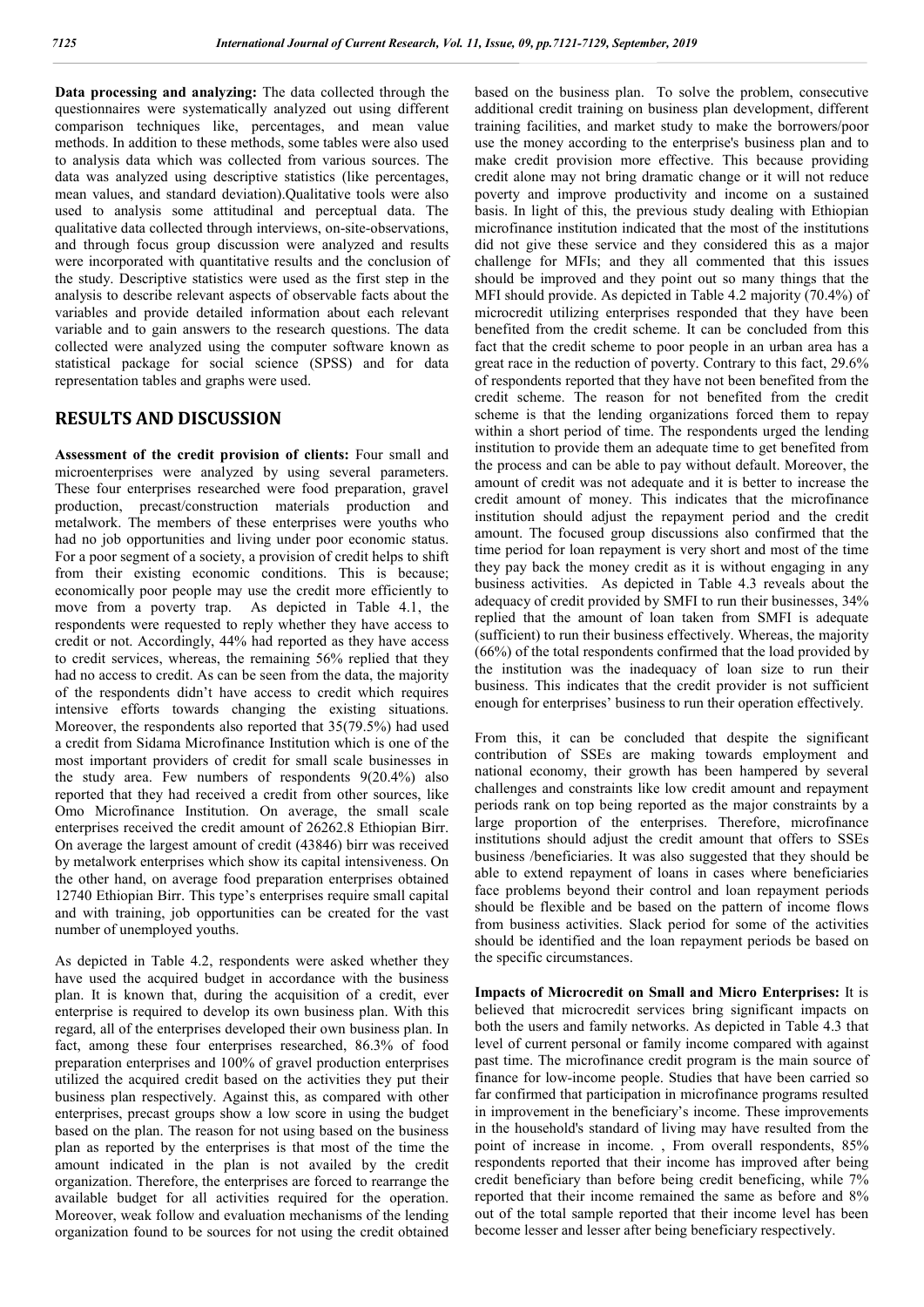| Variables                |                    | Types of Small and Micro Enterprises |                   |                    |              |             |  |  |
|--------------------------|--------------------|--------------------------------------|-------------------|--------------------|--------------|-------------|--|--|
|                          |                    | Food preparation                     | Gravel production | Precast production | Metal work   | Total       |  |  |
|                          |                    | $n=51$                               | $n=6$             | $n=1.5$            | $n = 28$     | $N = 100$   |  |  |
| Access to credit         | Yes                | 22(43.2)                             | $2(33.3\%)$       | $7(46.6\%)$        | $13(46.4\%)$ | 44(44%)     |  |  |
|                          | No                 | 29(56.8)                             | 4(66.7%)          | $8(53.4\%)$        | $15(53.6\%)$ | 56 (56%)    |  |  |
| Sources of credit        |                    |                                      |                   |                    |              |             |  |  |
|                          | Sidama MF          | 18(81.8)                             | $2(100\%)$        | $6(85.7\&)$        | $9(69.2\%)$  | 35(79.5%)   |  |  |
|                          | Omo MF             | 3(13.6)                              | $\theta$          | $1(14.2\%)$        | 3(23%)       | $7(15.9\%)$ |  |  |
|                          | Other sources      | 1(4.5)                               | $\theta$          | $\theta$           | $1(7.6\%)$   | $2(4.5\%)$  |  |  |
| Amount of credit in Birr |                    |                                      |                   |                    |              |             |  |  |
|                          | Mean               | 12740.9                              | 38750             | 9714.28            | 43846.1      | 26262.8     |  |  |
|                          | Standard deviation | 5326.81                              | 8838.8            | 5758.0             | 15296.2      |             |  |  |

# **Table 4.1.Access, sources and amount of credit used by the selected enterprises**

Source: Own survey, Values in parenthesis are the percentage

### **Table 4.2 Credit utilization schemes of selected enterprises**

| Variables                        |            |                               | Types of Small and Micro Enterprises |                                 |                        |                    |
|----------------------------------|------------|-------------------------------|--------------------------------------|---------------------------------|------------------------|--------------------|
|                                  |            | Food<br>preparation<br>$n=51$ | Gravel<br>production<br>n=6          | Precast<br>production<br>$n=15$ | Metal work<br>$n = 28$ | Total<br>$N = 100$ |
| Spending on the money based on a | Yes        | 44(86.3%)                     | $2(100\%)$                           | $4(57.1\%)$                     | $11(84.6\%)$           | $38(86.3\%)$       |
| business plan                    | No         | 7(13.7%)                      | 0(0)                                 | $3(42.9\%)$                     | $2(15.4\%)$            | $6(13.7\%)$        |
| Credit had a benefit             | Yes        | 15(68.1%)                     | $1(50\%)$                            | $5(71.4\%)$                     | $10(76.9\%)$           | $31(70.4\%)$       |
|                                  | No         | 7(31.9%)                      | $1(50\%)$                            | $2(28.6\%)$                     | $3(23.1\%)$            | $13(29.6\%)$       |
| Adequacy of credit               | Adequate   | $8(36.3\%)$                   | 0(0)                                 | $2(28.5\%)$                     | $5(38.4\%)$            | $15(34.0\%)$       |
|                                  | Inadequate | 14(63.7%)                     | $2(100\%)$                           | $5(61.5\%)$                     | $8(61.6\%)$            | 29(66%)            |

Source: Own survey, Values in parenthesis are a percentage

### **Table 4.3. Impacts of the microcredit before and after engagement in the enterprises**

|                                      |          | Type of small scale enterprise |                  |                   |                |                    |                        |      |                    |                     |
|--------------------------------------|----------|--------------------------------|------------------|-------------------|----------------|--------------------|------------------------|------|--------------------|---------------------|
| Variable                             | $n=51$   | Food preparation               | $n=6$            | Gravel production | $n=15$         | Precast production | Metal work<br>$n = 28$ |      | Total<br>$N = 100$ |                     |
| Changes in own/family income         |          |                                |                  |                   |                |                    |                        |      |                    |                     |
| Improved                             | 44       | 86.2                           | 5                | 83.3              | 13             | 86.8               | 23                     | 82.2 | 85                 | 85%                 |
| Remains the same                     | 3        | 5.9                            |                  | 16.7              |                | 6.6                | $\overline{2}$         | 7.1  | 7                  |                     |
| <b>Become Worse</b>                  | 4        | 7.9                            | 0                | $\mathbf{0}$      |                | 6.6                | 3                      | 10.7 | 8                  | 8                   |
| Current use of health services       |          |                                |                  |                   |                |                    |                        |      |                    |                     |
| Improved                             | 40       | 78.4                           | 4                | 66.6              | 11             | 73.4               | 23                     | 82.3 | 78                 | 78                  |
| Remains the same                     | C.       | 3.9                            | $\theta$         | $\theta$          | 2              | 13.3               | 4                      | 14.2 | 8                  | 8                   |
| Become Worse                         | 9        | 17.7                           | 2                | 33.4              | $\overline{2}$ | 13.3               |                        | 3.5  | 14                 | 14                  |
| Current Access to education services |          |                                |                  |                   |                |                    |                        |      |                    |                     |
| Improved                             | 48       | 94.1                           | 5                | 83.3              | 13             | 86.8               | 24                     | 85.7 | 90                 | 90                  |
| Remains the same                     | 3        | 5.9                            |                  | 16.7              | 2              | 13.2               |                        | 3.5  | 7                  |                     |
| Become Worse (%)                     | $\theta$ | $\mathbf{0}$                   | $\boldsymbol{0}$ | $\mathbf{0}$      | $\theta$       |                    | 3                      | 10.8 | 3                  | $\rightarrow$<br>J. |
| Current access to a balanced diet    |          |                                |                  |                   |                |                    |                        |      |                    |                     |
| Improved                             | 43       | 84.3                           | 3                | 50                | 10             | 66.7               | 20                     | 71.4 | 76                 | 76                  |
| Remains the same                     | 3        | 5.8                            | $\theta$         | $\theta$          |                | 6.6                | 6                      | 21.4 | 10                 | 10                  |
| <b>Become Worse</b>                  |          | 9.9                            | 3                | 50                | 4              | 26.7               |                        | 7.2  | 14                 | 14                  |

Source: Own survey, Values in parenthesis are the percentage

| The level of current personal/family income against the past                                      | Spearman's rho    | $0.525**$ |
|---------------------------------------------------------------------------------------------------|-------------------|-----------|
|                                                                                                   | $Sig. (2-tailed)$ | 0.000     |
|                                                                                                   | N                 | 100       |
| The current Access to health service for enterprise member/ his family against the past           | Spearman's rho    | $0.248*$  |
|                                                                                                   | $Sig. (2-tailed)$ | 0.013     |
|                                                                                                   | N                 | 100       |
| The current Access of the enterprise member/ his family to education compared with the past       | Spearman's rho    | 0.184     |
|                                                                                                   | $Sig. (2-tailed)$ | 0.027     |
|                                                                                                   | N                 | 100       |
| The current Ability of the enterprise member/his family to a Balanced Diet compared with the past | Spearman's rho    | $0.294**$ |
|                                                                                                   | $Sig. (2-tailed)$ | 0.003     |
|                                                                                                   | N                 | 100       |
| ** Correlation is significant at the 0.01 level (2-tailed).                                       |                   |           |
| * Correlation is significant at the 0.05 level (2-tailed).                                        |                   |           |

Source: SPSS Processed data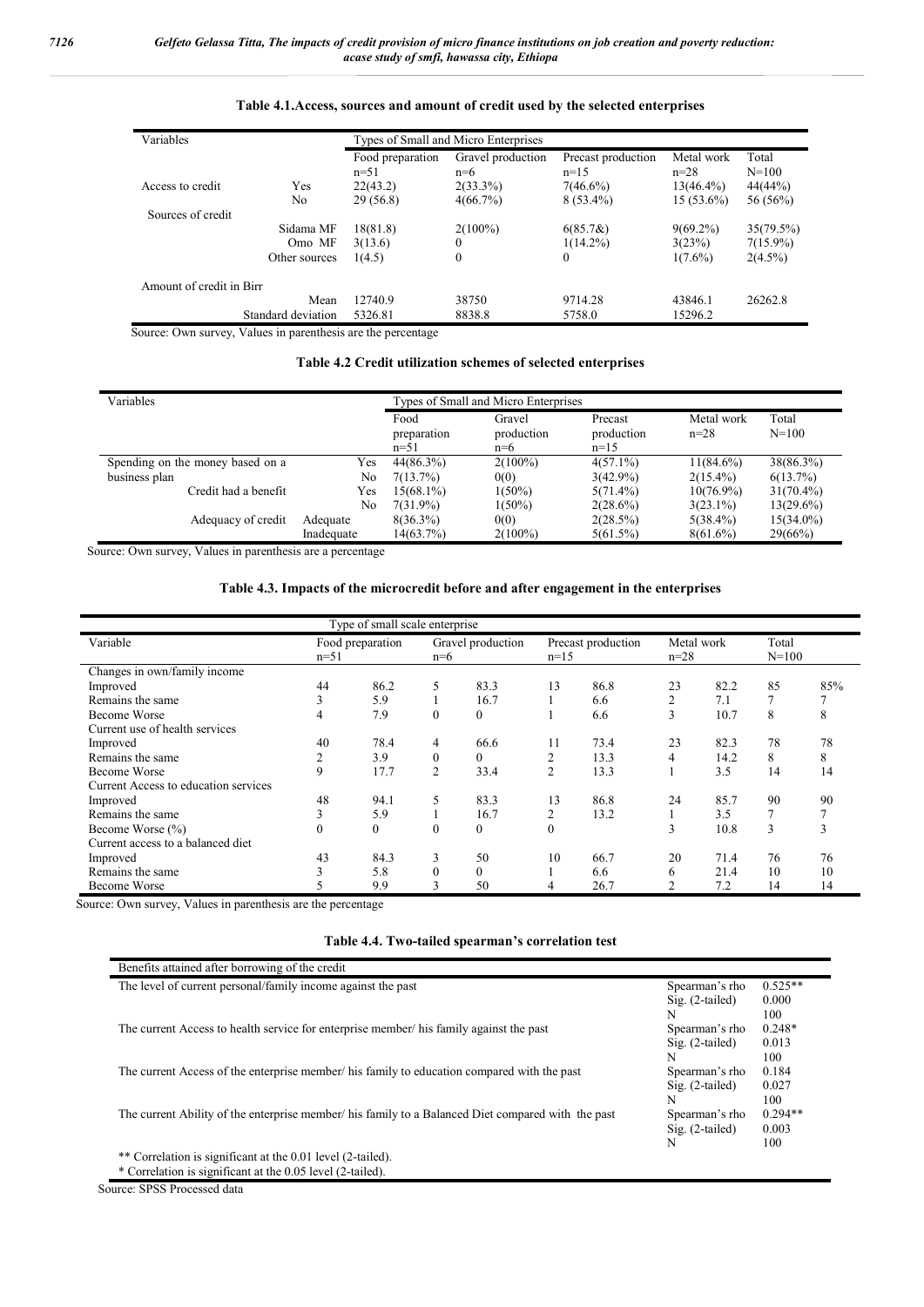This indicates that the loan received from SMFI is insufficient for beneficiaries to run their business and even for their living condition. As indicated in Table 4.3 also confirmed that as compared with their part experience of respondents, access to education service for enterprise members of their family has improved., This could be believed that provision of credit to SSEs member to be engaged in different income generation activities, will improve their standard of living and send their children to school. In relation to this, an attempt was made to see the contribution of Sidama microfinance's credit provision on school enrolment and annual average educational expenditure of beneficiaries for children. As depicted in Table 4.3, 90% reported that engagement in borrowing money for MFI could facilitate access to education for their children after being credit beneficiary, 7%of respondents reported that their access to education service remains the same and 3 % said that the access to education service become lesser after being the credit beneficiary. This indicates that they had no access to send their children to school due to a shortage of finance on one side and on another hand also there was the manifestation of poverty in a high degree of malnutrition and a general lack of access to health. It is known that the main objectives of the microfinance institution are to reduce poverty by providing effective services to poor people to ensure a sustainable source of income, which would have a positive repercussion on access to education and the health of the household members. Better health can be complementary in poverty alleviation and it also increases people's productivity, thereby not having medical bills. Therefore, health programs are valuable complementary strategies. Thus, whether beneficiaries' access to medical services improved after the loan or not, it needs the MFI contribution assessment. As depicted in Table 4.3, from the overall respondents 78% reported that they had access to medical service after being credit beneficiary than before to being credit beneficiary. This indicates that there was an improvement in access to medical service while 8% reported that their access to medical service remains the same compared with after being the credit beneficiary with before, and 14% respondents reported that their access to medical service is become lesser and lesser after being credit beneficiary. Both remain the same and become lesser and lesser after being credit beneficiary indicates that there was no improvement in access to medical services. Therefore, the improvement in access to medical service is an indication that credit has been bringing about positive conditions in improving the health condition of borrowers and non-improvement but also not.

Moreover, food security is one of the areas where the impact of credit utilization can be seen. With this regard, as indicated in Table 4.3, the current ability of the enterprise members and their families to balanced diet compared with the past time, 76% reported that the access of their consuming balanced diet was improved after being credit beneficiary than before to being credit beneficiary. While 10% of respondents reported that the access to consuming the balanced diet remains the same as previous compared to past time with a present after being credit beneficiary. This indicates that there is no difference in consumption before and after being credit beneficiary. At last, 14% of respondents reported that there is no improvement in access to a balanced diet after being credit beneficiary. This indicates that access to consuming a balanced diet was better before being a credit beneficiary. Most likely, the betterment of prior access to balanced diets than to after being credit beneficiary has resulted from external factors influencing the trend of consumption rather than the lower earned through the enterprises. The overall analysis shows that the use of microcredit to engage in different income generating activates have resulted in improvements in income, head the services, better education and increasing the household's food security status. Therefore, it can be concluded that microfinance institutions have brought a significant change in the livelihoods of poor segments of the community. Therefore, it is better to widen opportunities through expanding access to credit and improving the amount of credit so that beneficiaries can improve their livelihoods.

**Correlation Tests on MFI contribution of SSEs operation:** The assessment of MFI's contribution to small scale enterprises' operation is undertaken by specifically looking at the tangible positive imprints of the Sidama Microfinance on the lives of small scale enterprises' members engaged in the areas of food processing, gravel production, precast/ block production, and the metal and woodwork. The Spearman's correlation results found and presented on Table 4.4 signifies that from the set of benefits attained after borrowing, most of the positive changes and improvement happened the lives of the enterprise members at the household level can be attributable to the fact that they are being embraced by the saving and credit schemes facilitated for the small scale enterprises of the Hawassa city where SMFI is being the source of finances/the credit. The correlation of positive relationships observed in the lives of the respondents was compared with a set of variables representing improvements in the lives of the enterprise members and their families. The variables dealt here were the change in income, health, education, and other household utilities. The correlation between benefits attained after borrowing vis-a-vis the increase in income was found to be 0.525 marked by a double star, which implies that the likelihood of a relationship between them seems very strong and negative since the strength of relationship existed between the two periods was estimated at 0.01 levels. This means, the more the enterprises, members get benefited from micro financed enterprises, the better the household incomes can become in terms of covering the domestic expenses and contribute to the increase in personal cash savings.

The health conditions of the enterprise members and family members have shown remarkable progress following the postborrowing period. The correlation value of 0.248 in Table 4.4 reveals that the strength of the relationship between the household health condition and borrowing was found to be significant and positive when compared with the past. It doesn't mean that the enterprise members don't fall ill rather, the ability they acquired in economic terms has enabled them to cover all the health-related dues. The current educational attainment vis-a-vis the past has shown encouraging results in the post-borrowing period, as 0.184 of the possible correlation existed between education and positive changes attained after being embraced by the SMFI's credit and saving scheme: despite the educational attainment of respondents beyond the high school levels was non-existent, the positive coefficient for the direction of the relationship signifies that the small scale enterprise members/households educational attainment has shown a relative improvement in terms of upgrading levels from the elementary to secondary school levels or improving the access of family members to education. Moreover, positive changes were observed in changing the diet of the beneficiaries. The above correlation results have tried to affirm the fact that the small scale enterprise members have managed to see changes in their lives which are positively related to their borrowing. Furthermore, the post-borrowing period positive changes were also more likely to be attributable to their engagement in Sidama microfinance institution supported small scale enterprises that wouldn't otherwise happen or become better this much the way it was attained.

### **Conclusions and Recommendation**

**Summary of Findings**: This study is focused on the Impacts Credit Provision of MFI on Job creation and poverty reduction on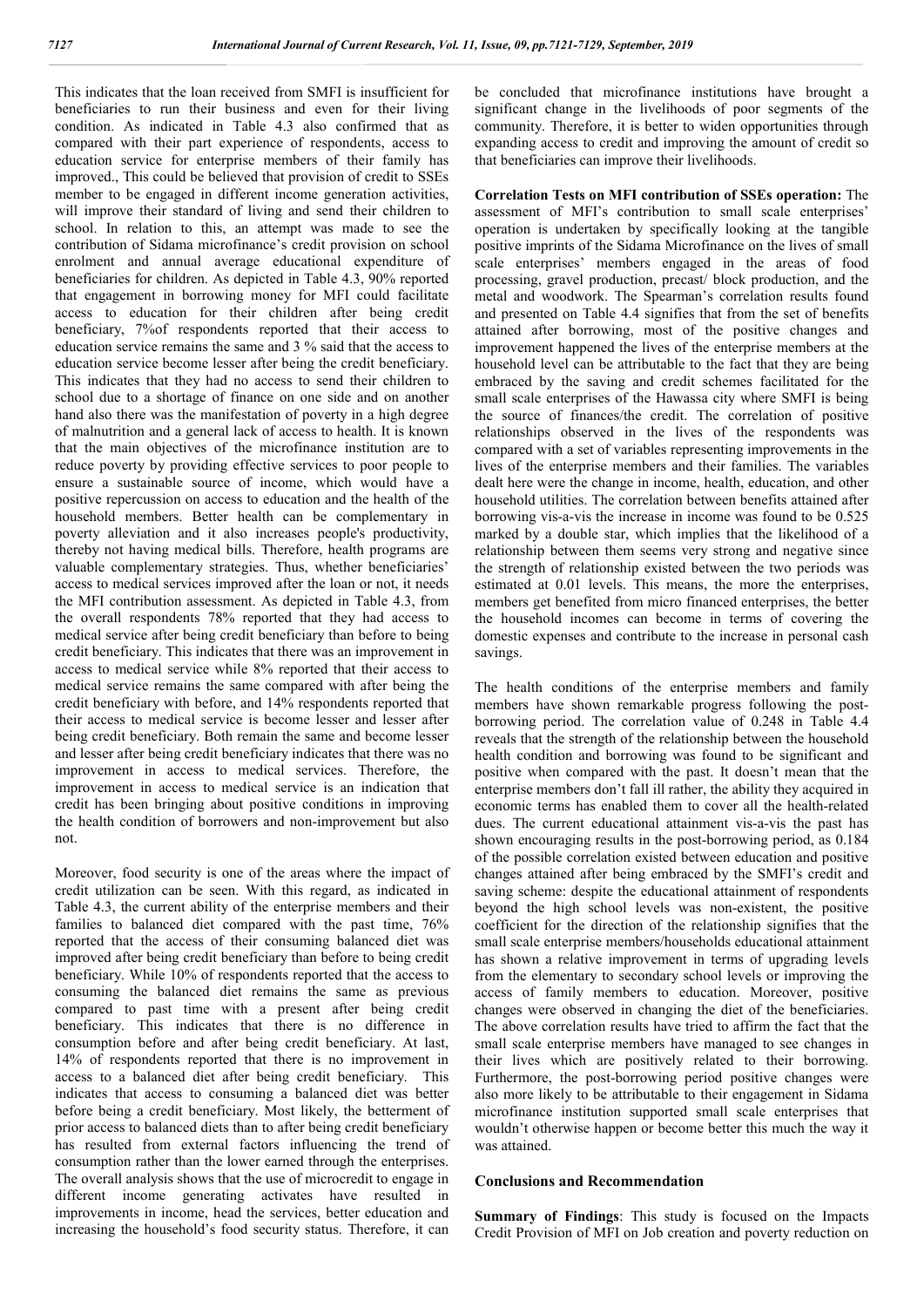economically poor people. So, from this survey the main results can be identified below. MFIs serve as a stepping-stone for economic growth and income generation of individual persons. It is also noted that these Small-scale enterprises have an enormous impact on the livelihood of the community members living there. Since the research aims at the impacts of credit provision of Micro finance Institution on job creation and poverty reduction in Hawassa City, the samplings was done as an intermediate point of the study to investigate that SMFI brings significant improvement for credit beneficiaries at study area. In addition to that, the parameters like sex of the respondents, their age, educational background, the year of establishment of business membership, the reasons why they started the business, the source of initial capital, the challenges in this business, types of incentives they could have been receiving, credit provisions from SMFI, their improvement in living standards of livelihood throughout this study include: income, health care, education service, asset ownership, personal consumption/diet, and self – employment and lastly the terms of living standard improved were discussed in a meticulous manner and explicitly. Hence, the finding this research shows particularly on job creation and poverty reduction, MFIs are one of the best alternatives to get out poor segments of society from poverty and to create income for the beneficiaries.

As the correlation test signifies that the microfinance service was found to have strong positive effect relationship with selfemployment, income generation/gained and sources of income widened, asset accumulation and the booms in the total expenditure of the client members. As the results of study showed, the difficulty of getting access to credit given by Sidama microfinance institution is found to be one of the major problems due to the complication of the loan provision process, prolonged time it takes, low amount of credit provision, high rate of interest, and the request for guarantee/collateral, besides the trend of follow-up or monitoring mechanism, the short term of credit repayment, is not satisfactory. The major results of this survey revealed that when poor people have access to financial services, they will be able to progressively increase their income, savings and investment through self-employment that pull out of poverty through the time.

### **Conclusion**

By creating employment opportunities for the poor and increasing capacities for those with no working capital, the institute has contributed positively to generate income, improved access to medical and educational services. In addition to this, those borrowers who took credit for relatively longer period of time have benefited more from those who took credit for short period of time. Microfinance is becoming not only as a development tool for many developing countries by providing financial services in rural and urban areas, but also it is an effective method of poverty alleviation. Hence, microfinance credit is designed to provide credit for poor to create income generating activities there by contributing towards poverty reduction. The impact of microfinance credit provision has been assessed in this study by comparing the situation of beneficiaries before and after being beneficiaries in the program. The contribution was assessed by using various indicators of economic and social aspects such as income condition, saving condition, employment creation conditions, access to education and access to medical services. The assessment has shown that there exists a huge demand for credit for working capital and long term investment, especially from growth oriented SSEs and both the quantitative and qualitative results of the study shown that an improvement in the condition of the members following the receipt of microfinance credit and involved in the umbrella of their respective SSEs.

# **Recommendation**

Considering the well recognized importance of SSEs in job creation, income generation and poverty alleviation, the governmental institutions, NGOs, MFIs and AEMFI/all stakeholders have the responsibility to make effort to remove the constraints that stand on the development path of the SSEs, especially those with the potential to grow and contribute more to the national economy. Hence, the institution also should have to adjust itself with the changes of the environment. Based on the study findings above the suggestions are provided, hopping that they will be helpful to alleviate or at least to minimize the problems that associated with microfinance credit provision to the SSEs. Therefore, the following recommendations are recommended for better performance and achievement of the institution to its effectiveness and future development.

- Since, MFI is established with purpose of providing financial services to poor segment of society the institution which has the largest share in the Hawassa City to help the poor, there is a need to provide necessary support to establish its sub branch in all areas that did not get the service and to increase its client's.
- Availability of credit for SSEs both at the start up level and during operations is very important for achieving the objectives of enterprises in improving their living standard, employment creation and income generation.
- Therefore, government and stakeholders including MFI shall give better support for small scale enterprises development by providing: optimal loan size and charge optimal amount of loan repayment rate and providing sufficient amount of credit provision and Lower the amount of interest rate and Encourage savings.
- Therefore, governments or concerned body should actively participate in improving challenges that affects the respondents as they can't improve their living standards and income generation by providing access to credit.
- To ensure sustainability in poverty reduction and transform to development, MFIs should diversify or modify their products / services for SSEs development and to be productive, delivery of such services / products should be designed in a cost effective way and Government should improve access to finance and use of technology so that more SSEs to be well organized and unemployment reduced. And then SMFI also should improve interest rate and decrease bureaucracy to increase the entrepreneur's productivity and income generation.
- The most respondent involved in the small scale enterprises are male so, the government should be consider the female in order to involve in to the small scale enterprises or businesses.
- Regarding sufficiency of the loan amount to meet the demand of beneficiaries, it has already been reported that the amount of loan taken from SMFI is insufficient to run the business effectively. Therefore, the size of the loan provision per head should be increased to the reasonable amount.

### **ACRONYMS**

| <b>AEMFI</b>       | Association of                      |       |                                      | Ethiopian Microfinance                  |
|--------------------|-------------------------------------|-------|--------------------------------------|-----------------------------------------|
| Institutional      |                                     |       |                                      |                                         |
| <b>AVFS</b>        |                                     |       | African Village Financial Services   |                                         |
| <b>BDS</b>         | <b>Business Development Service</b> |       |                                      |                                         |
| <b>CBE</b>         | Commercial Bank of Ethiopia         |       |                                      |                                         |
| <b>CGAP</b>        |                                     |       | Consultancy Group to Assist the poor |                                         |
| CSA                | Central Statistical Agency          |       |                                      |                                         |
| EEA                |                                     |       | Ethiopian Economic Association       |                                         |
| <b>EBDSN</b>       |                                     |       |                                      | Ethiopian Business Development Services |
| <b>Network</b>     |                                     |       |                                      |                                         |
| FeMSEDA            | Federal                             | Micro | Small<br>and                         | Enterprise                              |
| Development Agency |                                     |       |                                      |                                         |
| <b>FGD</b>         | Focus Group Discussion              |       |                                      |                                         |
| GBB                | Grameen Bank of Bangladesh          |       |                                      |                                         |
| <b>GTP</b>         |                                     |       | Growth and Transformation Plan       |                                         |
| HDI                | Human Development Index             |       |                                      |                                         |